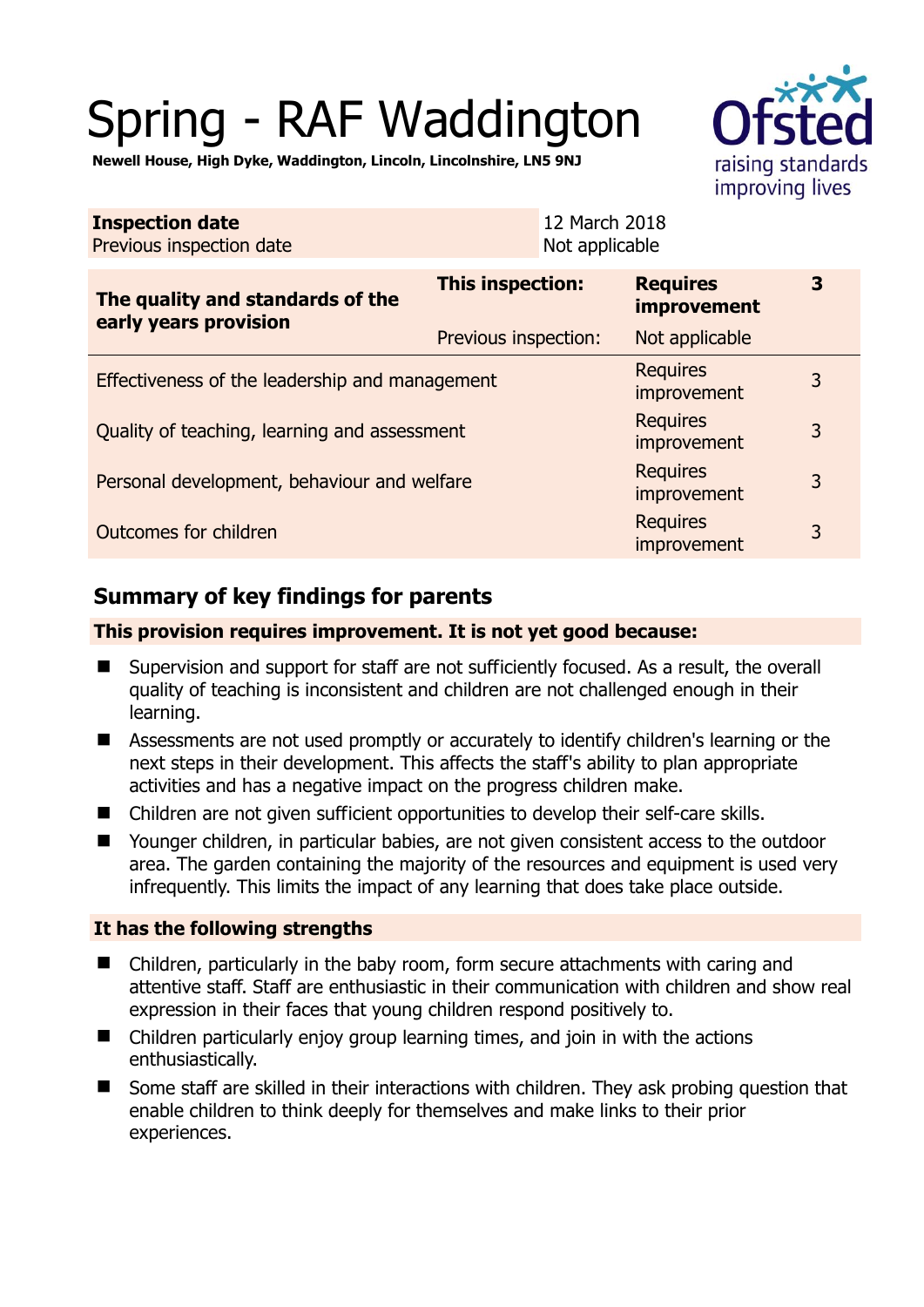### **What the setting needs to do to improve further**

#### **To meet the requirements of the early years foundation stage the provider must:**

|                                                                                                                                                                                                                                    | <b>Due Date</b> |
|------------------------------------------------------------------------------------------------------------------------------------------------------------------------------------------------------------------------------------|-----------------|
| provide focused supervision and support for staff to ensure that<br>their teaching is raised to a consistently good level                                                                                                          | 01/05/2018      |
| use observations and assessments for all children to accurately<br>identify their level of achievement and plan for their individual<br>needs, to ensure they make at least good progress in relation to<br>their starting points. | 01/05/2018      |

#### **To further improve the quality of the early years provision the provider should:**

- $\blacksquare$  provide children with more opportunities to develop their self-care skills
- $\blacksquare$  strengthen opportunities, particularly for babies and children that prefer to learn outside, to extend their learning outdoors.

#### **Inspection activities**

- The inspectors observed the quality of teaching during activities, and assessed the impact this has on the children's learning.
- The inspectors held a meeting with the manager and deputy manager of the nursery. They spoke to staff and children throughout the inspection when appropriate.
- The inspectors completed a joint observation with the manager and deputy manager of the nursery.
- The inspectors spoke to parents and took account of their views.
- The inspectors looked at children's assessment records and planning documentation. They also checked evidence of the suitability and qualifications of staff working within the nursery.

#### **Inspector**

Ben Hartley and Hayley Ruane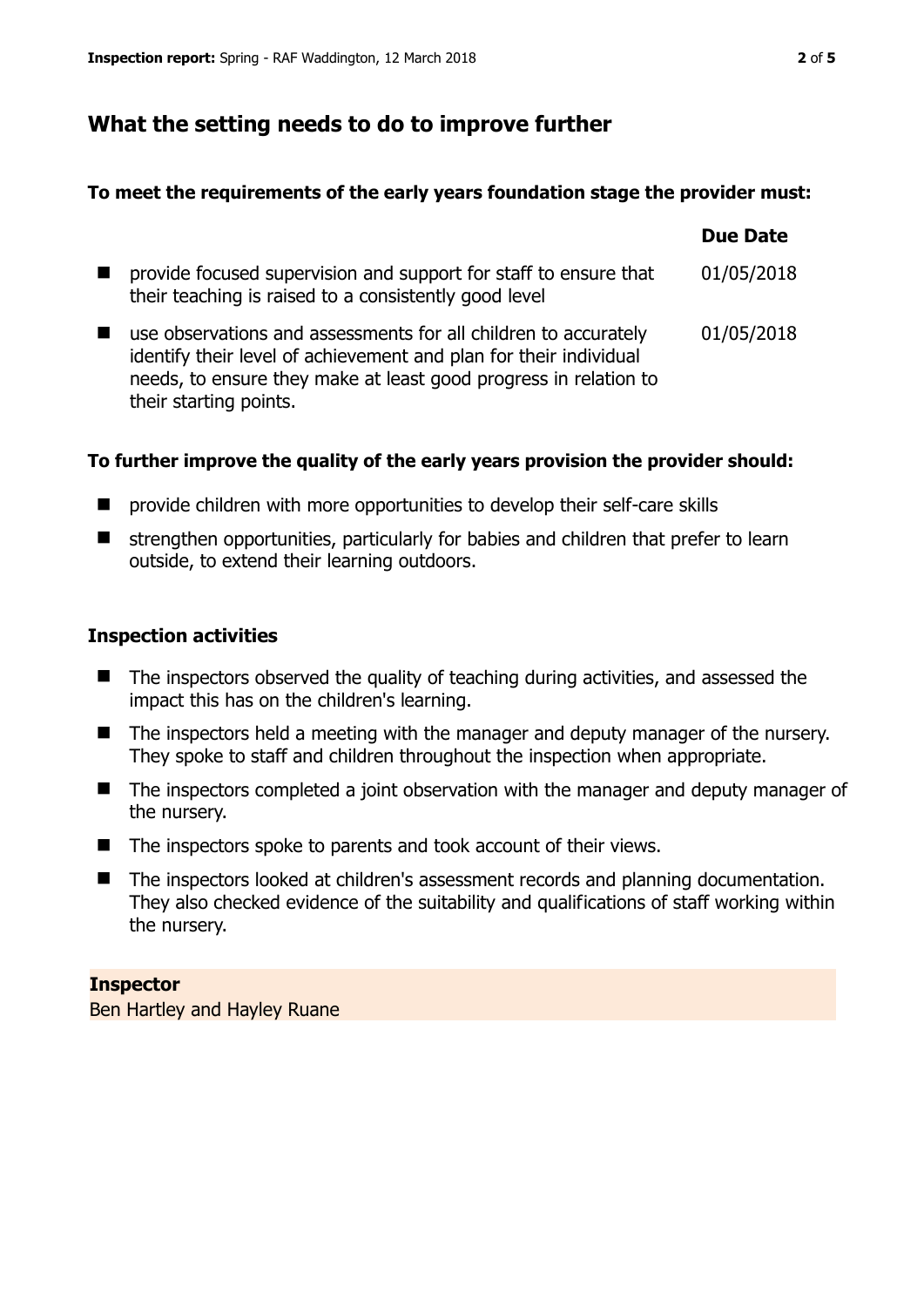#### **Effectiveness of the leadership and management requires improvement**

The manager does not support, coach and monitor the quality of staff's teaching to help maintain good-quality teaching throughout the nursery. Safeguarding is effective, staff know the signs of abuse and where to report concerns regarding children's safety. Staff supervise children well and regularly count children, particularly when they move from indoors to outdoors in the nursery. There are robust recruitment and induction procedures in place. This ensures that the staff working with children are suitable. This helps to keep children safe. Parents comment positively about the nursery, valuing the daily feedback they receive from staff.

#### **Quality of teaching, learning and assessment requires improvement**

Staff do not adequately monitor children's learning. This means that they do not identify children's levels of learning, in order to plan for what they need to learn next. The quality of teaching is inconsistent, particularly in the two rooms containing children aged 16 months to three years. The communication of the staff, and the quality of activities in these rooms, are variable. Staff promote babies' and young children's communication and language skills well. They sing nursery rhymes and action songs that children copy. Staff work well with other professionals to support children's speaking skills. Older children enjoy opportunities to be creative, giving meaning to marks they make and comparing them to things they have seen. Staff provide opportunities for children to learn about diversity. Music groups are invited into the nursery to show children a range of musical instruments and music from around the world.

#### **Personal development, behaviour and welfare require improvement**

Staff provide children with healthy snacks. However, they do not provide children with enough opportunities to develop their self-care skills. Children demonstrate that they feel safe. They confidently talk to staff about their needs and wishes and demonstrate that they are emotionally secure. Staff invite parents and children to attend settling-in sessions when they first start. This helps staff to find out about children's routines at home and pertinent information from parents, such as persons authorised to collect children. Babies and young children develop their physical skills when they negotiate steps on a climbing structure indoors. However, they do not have the same opportunities as older children to develop their learning outdoors. Staff encourage children to develop their social skills. They point to pictures of other children and ask them to remember their names, helping them to develop relationships with others. Staff work well with parents to manage children's behaviour. They distract younger children from negative behaviour.

#### **Outcomes for children require improvement**

Children in some of the rooms in the nursery are keen to join staff at activities. They are learning some key skills to support them in their next stage in development. However, their overall progress is not good enough. Children talk to staff confidently about their views and learn to share and take turns when they play games with other children. They develop an understanding of technology.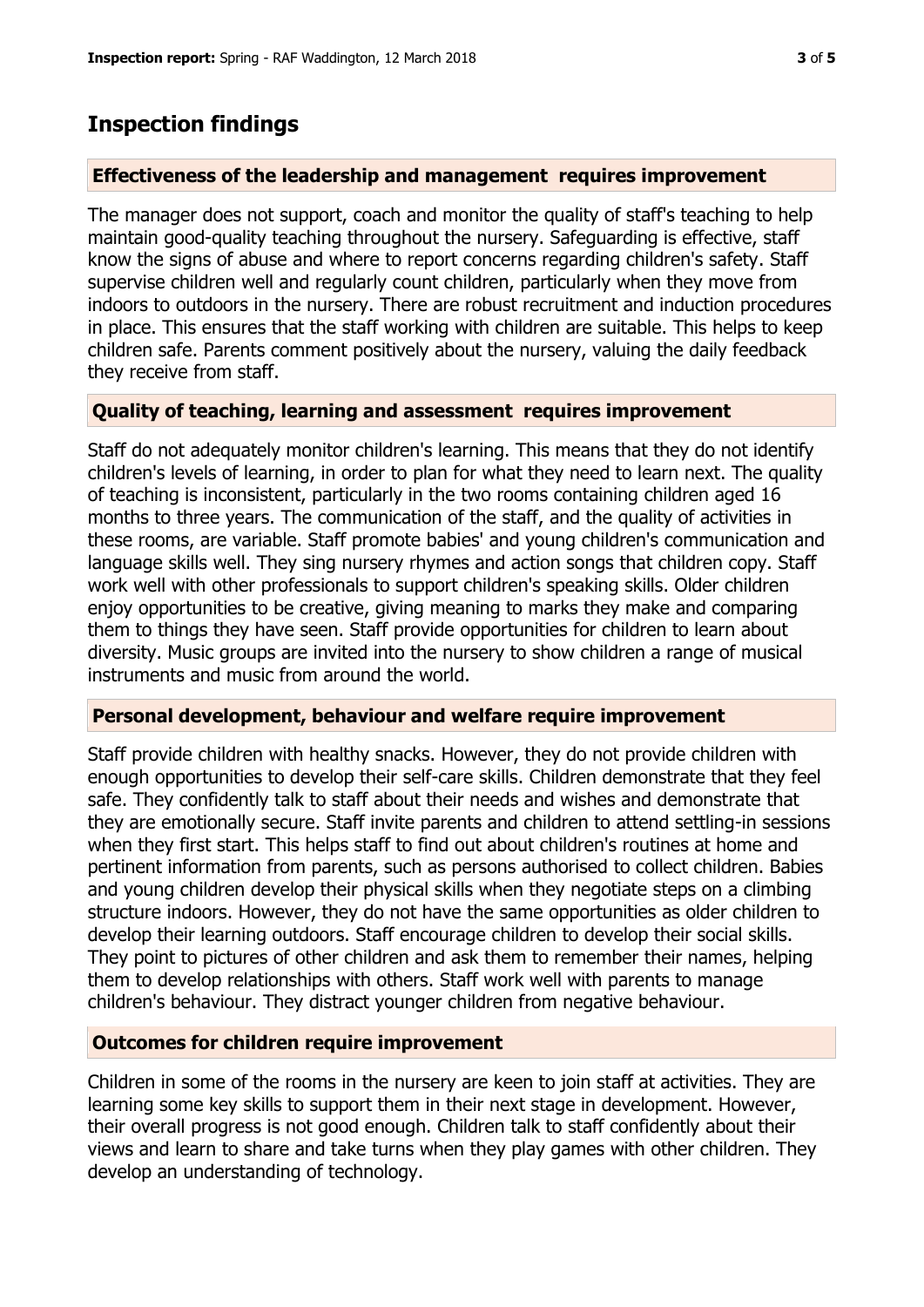## **Setting details**

| Unique reference number                             | EY539482                                                                             |
|-----------------------------------------------------|--------------------------------------------------------------------------------------|
| <b>Local authority</b>                              | Lincolnshire                                                                         |
| <b>Inspection number</b>                            | 1132578                                                                              |
| <b>Type of provision</b>                            | Full-time provision                                                                  |
| Day care type                                       | Childcare - Non-Domestic                                                             |
| <b>Registers</b>                                    | Early Years Register, Compulsory Childcare<br>Register, Voluntary Childcare Register |
| Age range of children                               | $0 - 4$                                                                              |
| <b>Total number of places</b>                       | 105                                                                                  |
| Number of children on roll                          | 129                                                                                  |
| <b>Name of registered person</b>                    | Action For Children Developments Ltd                                                 |
| <b>Registered person unique</b><br>reference number | RP539433                                                                             |
| Date of previous inspection                         | Not applicable                                                                       |
| <b>Telephone number</b>                             | 01522 727855                                                                         |

Spring - RAF Waddington registered in 2016. The nursery is open from Monday to Friday from 7.30am until 5.30pm, all year around, except for a week at Christmas. The nursery provides funded education for two-, three- and four-year-old children. The nursery employs 33 members of childcare staff. Of these, 32 hold appropriate qualification at level 2 or above. Two staff hold a qualification at level 6.

This inspection was carried out by Ofsted under sections 49 and 50 of the Childcare Act 2006 on the quality and standards of provision that is registered on the Early Years Register. The registered person must ensure that this provision complies with the statutory framework for children's learning, development and care, known as the early years foundation stage.

Any complaints about the inspection or the report should be made following the procedures set out in the guidance 'Complaints procedure: raising concerns and making complaints about Ofsted', which is available from Ofsted's website: www.gov.uk/government/organisations/ofsted. If you would like Ofsted to send you a copy of the guidance, please telephone 0300 123 4234, or email enquiries@ofsted.gov.uk.